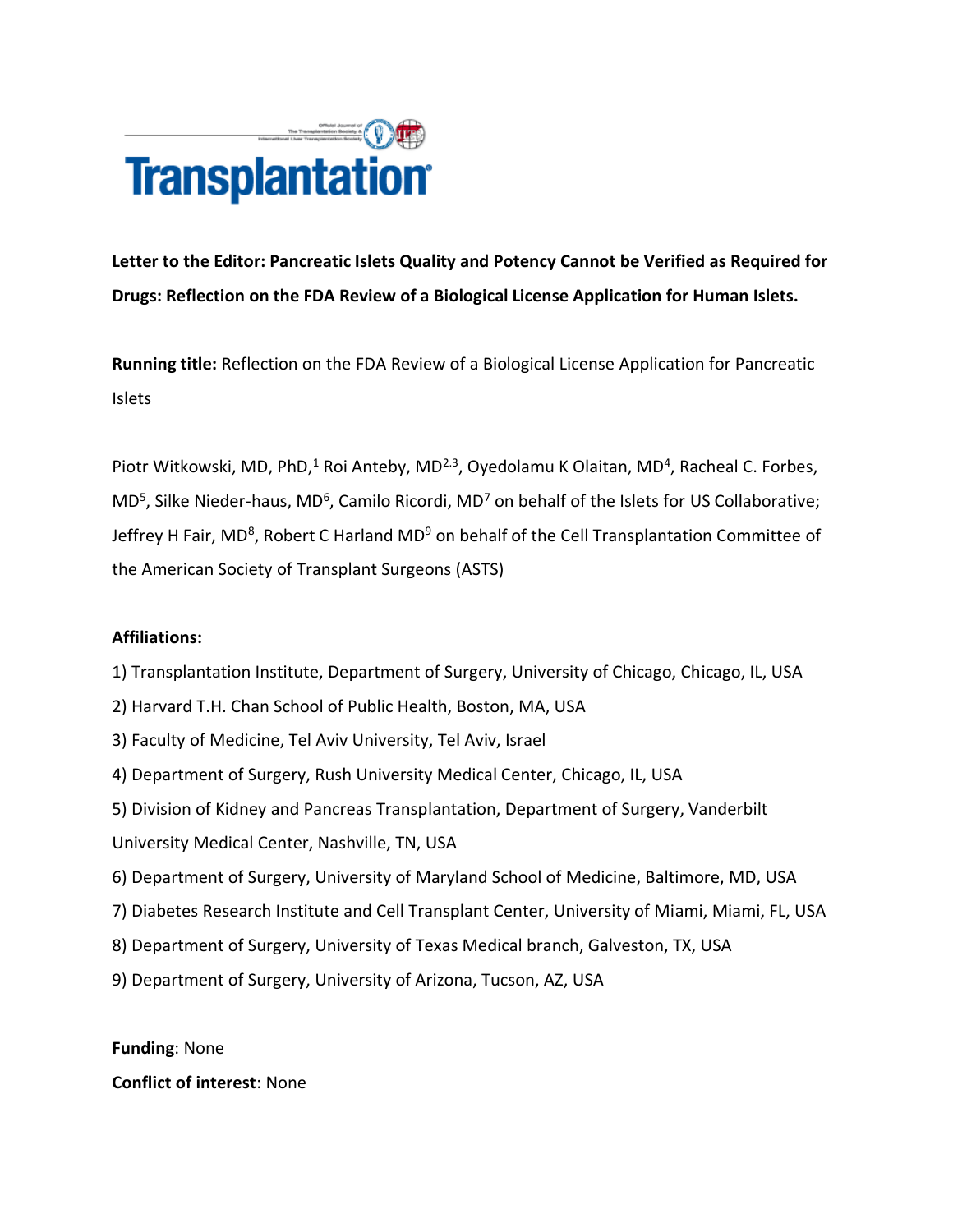**Data availability statement**: Data will be available from the corresponding author on request **Authorship**: Conceptualization, P.W., C.R., W.J.; writing—original draft preparation, P.W.; writing—review and editing, P.W, R.A., O.K.O, R.C.F, S.N., J.H.F., R.C.H.; supervision, P.W., C.R.; All authors have read and agreed to the published version of the manuscript.

## **Corresponding author:**

Piotr Witkowski, MD, PhD, Transplantation Institute, Department of Surgery, University of Chicago, Chicago, IL, USA; pwitkowski@surgery.bsd.uchicago.edu; Tel: 773-834-3524;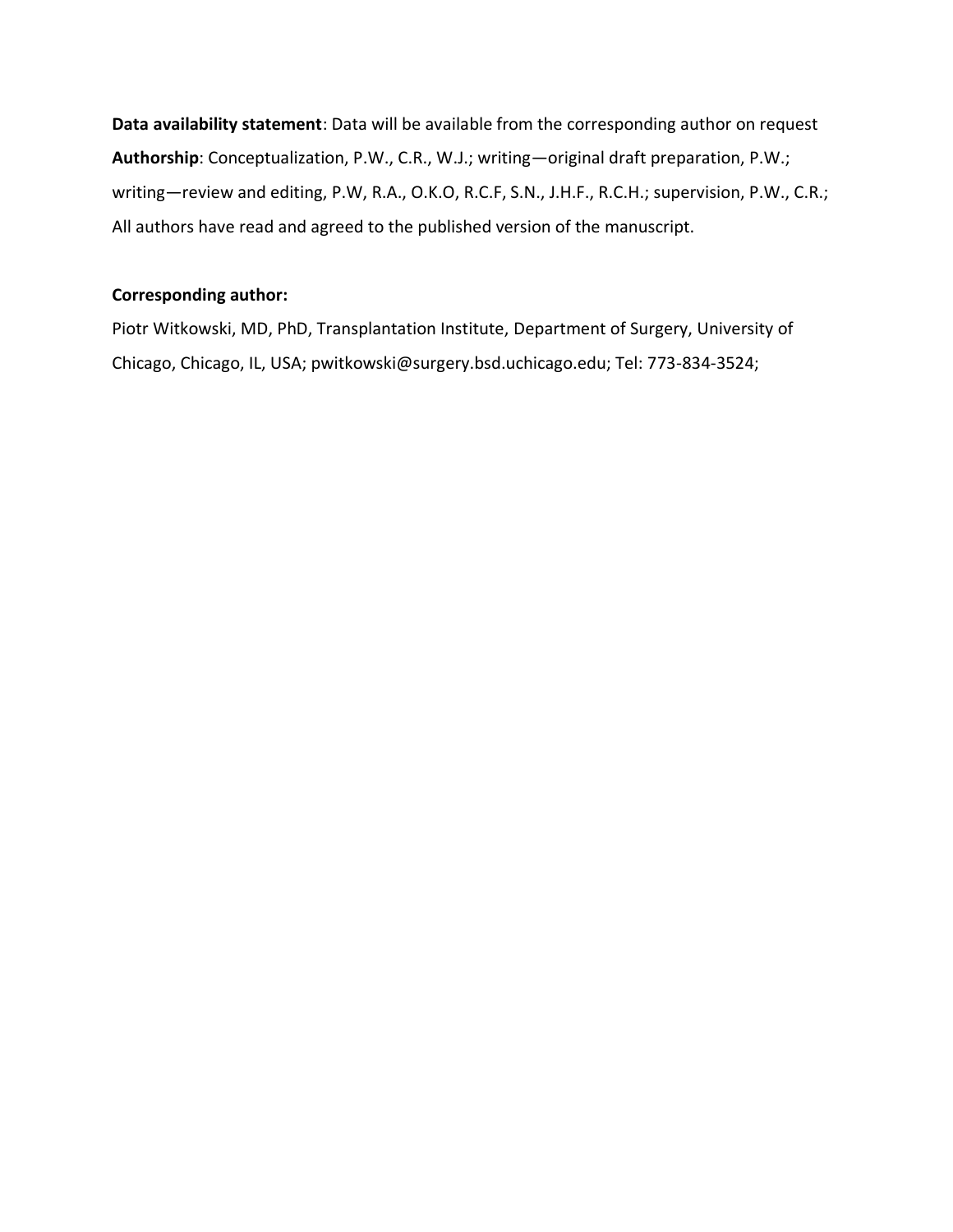Dear Editors,

Human pancreatic islets are regulated as a drug in the US, requiring a biological license application (BLA) approval for allotransplantation outside of clinical trials<sup>1</sup>. The goal of the BLA is to prove that drug manufacturing consistently provides a well-defined, high quality product, with verified characteristics that assure the desired clinical effect. Such verification is considered essential for clinical safety and efficacy of any drug.

No US academic institutions have been capable of submitting a BLA for pancreatic islets over the last 20 years, which led to a gradual demise of the field<sup>1</sup>. Recently, a private company has filed a BLA for human islets and the Food and Drug Administration (FDA) Advisory Committee members reviewed the application on April 15th, 2021<sup>2</sup>. Herein, we share findings from that meeting as they have major implications for the field of islet transplantation.

FDA advisors confirmed that islets transplantation has a favorable benefit-risk profile for certain patients with type 1 diabetes. This conclusion is not surprising to the transplant community, as favorable clinical outcomes have been well documented over the last 20 years<sup>1</sup>.

However, the main question: whether the BLA should be approved, was not asked and remains unanswered. Moreover, during the meeting, the FDA presented its own analysis of the BLA data. FDA concluded that "the quality and potency of the human islets may not be reliably defined, and critical quality attributes of the islets (islet characteristics based on the release criteria) did not correlate with islet function"<sup>2</sup>. Basically, this means that the main goal of the BLA has not been achieved. Thus, BLA approval has no merit. However, the final FDA decision is yet to be made.

Based on the scientific evidence, we call the FDA to reach the most rational decision: reject the BLA and allow human pancreatic islets to be included into the definition of human organs under the OPTN Final Rule. This will result in proper islet regulation, as with any other organ for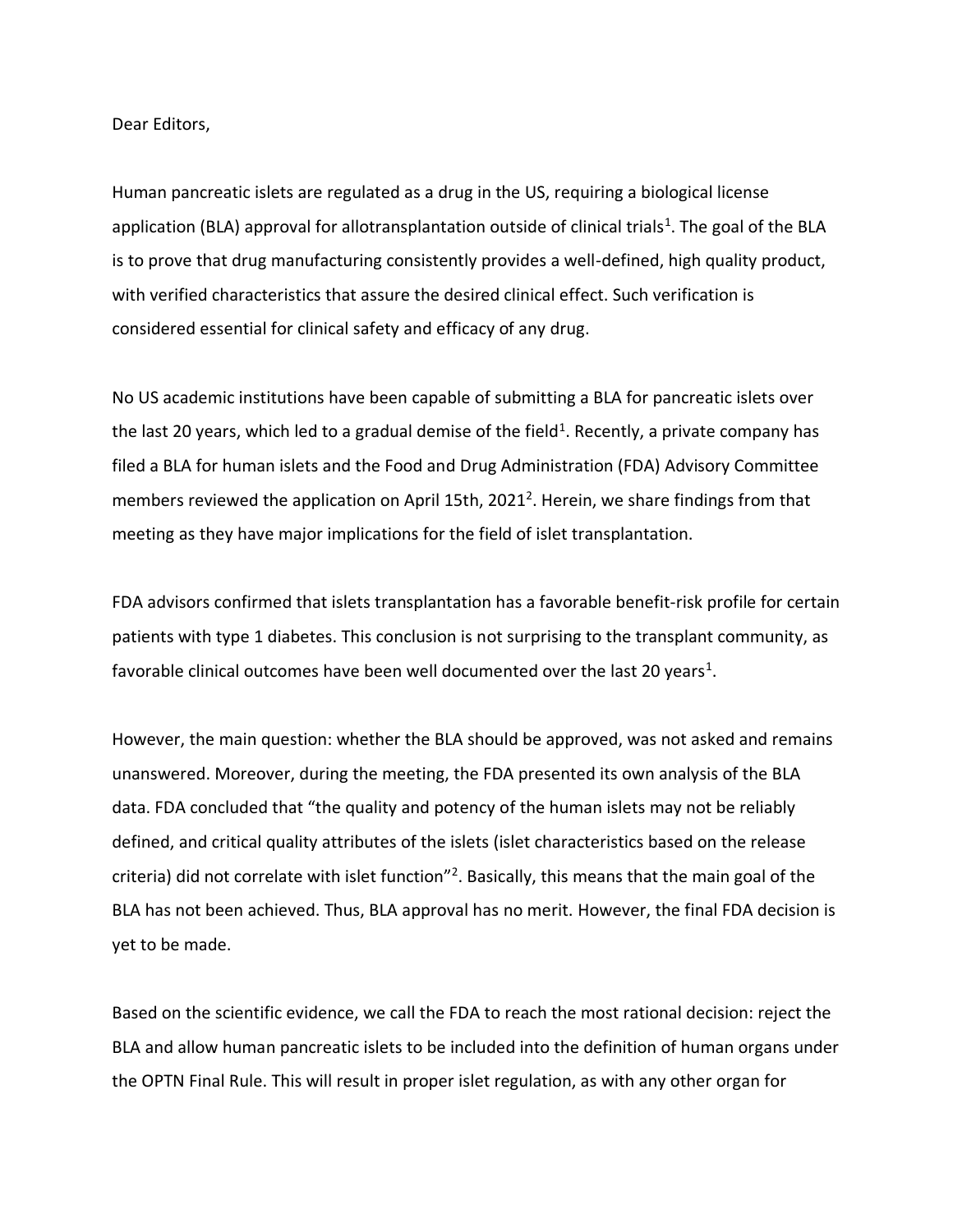transplantation. This was proposed in recent publications and directly to the FDA and Health and Human Services (HHS)<sup>3,4</sup>. Unfortunately, an FDA representative recently renounced our proposition<sup>5</sup>.

Alternatively, an FDA decision to reject the BLA but continue holding the same drug related requirements would inevitably prevent any clinical use of human islets indefinitely in the US. On the other hand, the FDA approval of a clearly deficient BLA, would be detrimental. The BLA holding commercial entity would be authorized to sell human islets of unverifiable quality and potency. Transplant centers will have no choice but to purchase and transplant them in patients. Such regulation would compromise patient safety and FDA credibility. Moreover, it would be impossible to verify the islet manufacturer performance, even when islet graft fails, since the ultimate reason for failure cannot be established.

These new FDAs findings provide further strong evidence that islets do not fit into drug regulatory framework and should be instead included into the organ for transplant regulations by the HHS Secretary.

**Acknowledgments**: None.